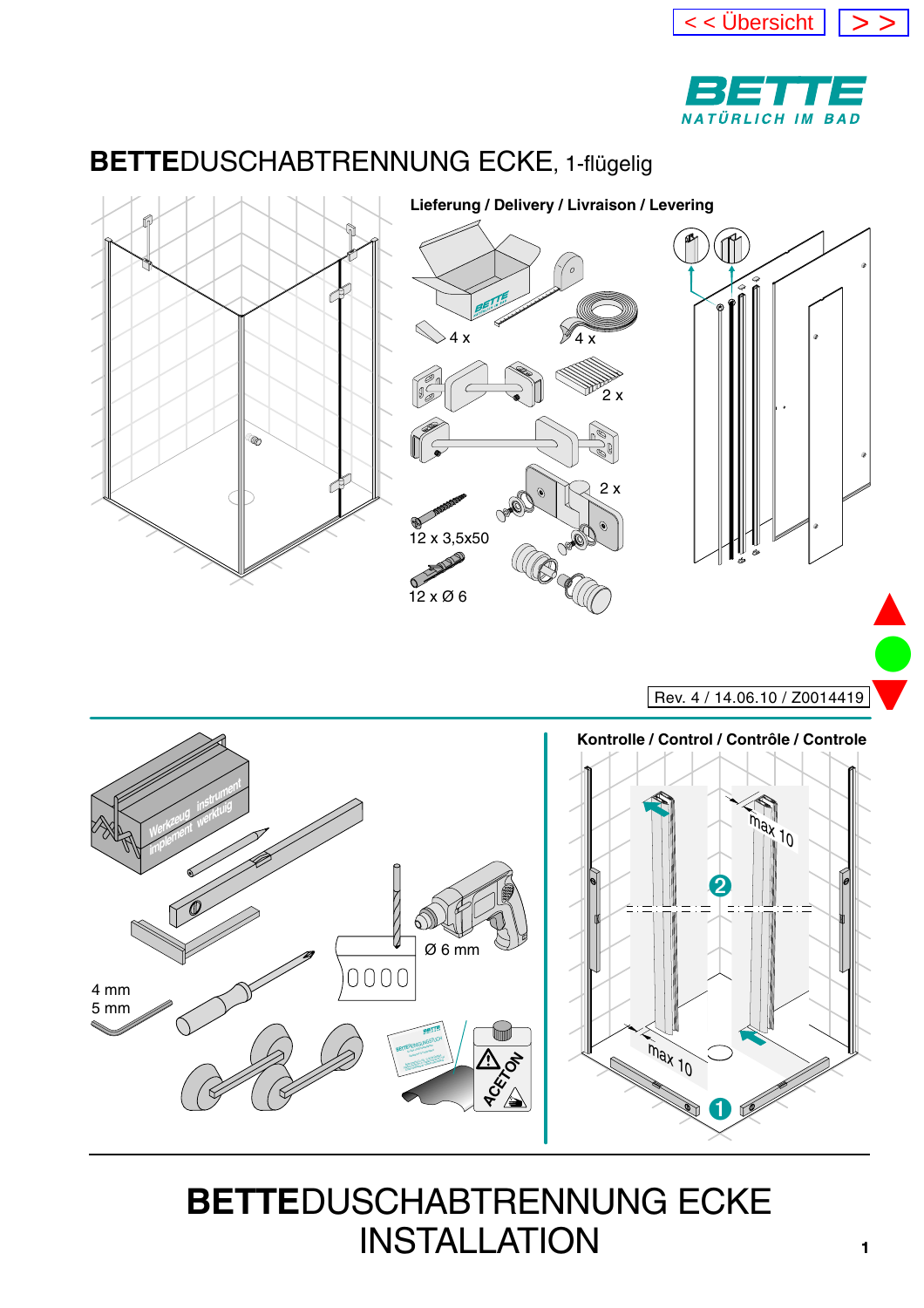

<span id="page-1-0"></span>

|                   |      | $A \times B$ (cm) | D    | $A \times B$ (cm) | D    |
|-------------------|------|-------------------|------|-------------------|------|
|                   |      | $110 \times 80$   | 1341 | 140 x 90          | 1645 |
| $A \times B$ (cm) | D    | 110 x 90          | 1402 | 140 x 100         | 1701 |
| 80 x 80           | 1112 | 110 x 100         | 1467 | 150 x 80          | 1681 |
| $90 \times 70$    | 1121 | 120 x 75          | 1396 | 150 x 90          | 1731 |
| 90 x 75           | 1152 | $120 \times 80$   | 1423 | 150 x 100         | 1784 |
| $90 \times 80$    | 1185 | 120 x 90          | 1481 | 160 x 80          | 1771 |
| $90 \times 90$    | 1253 | $120 \times 100$  | 1543 | 160 x 90          | 1817 |
| $100 \times 70$   | 1201 | 120 x 120         | 1678 | 160 x 100         | 1868 |
| $100 \times 75$   | 1231 | $130 \times 80$   | 1507 | 170 x 75          | 1840 |
| $100 \times 80$   | 1261 | 130 x 90          | 1562 | 170 x 90          | 1905 |
| $100 \times 90$   | 1326 | $130 \times 100$  | 1621 | 180 x 80          | 1951 |
| $100 \times 100$  | 1395 | 140 x 80          | 1594 | 180 x 90          | 1994 |



▲

 $\bullet$ 

▼

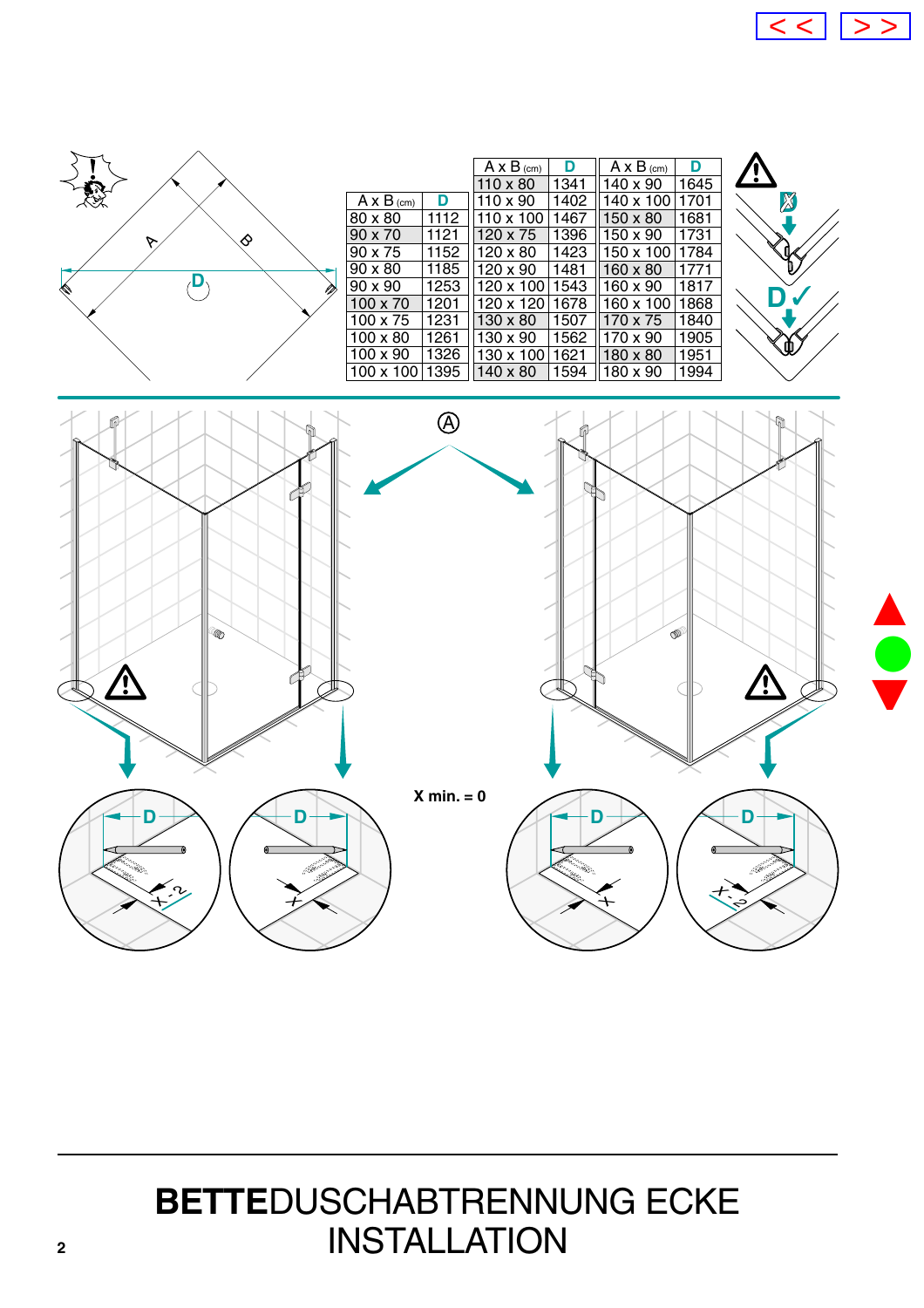



<span id="page-2-0"></span>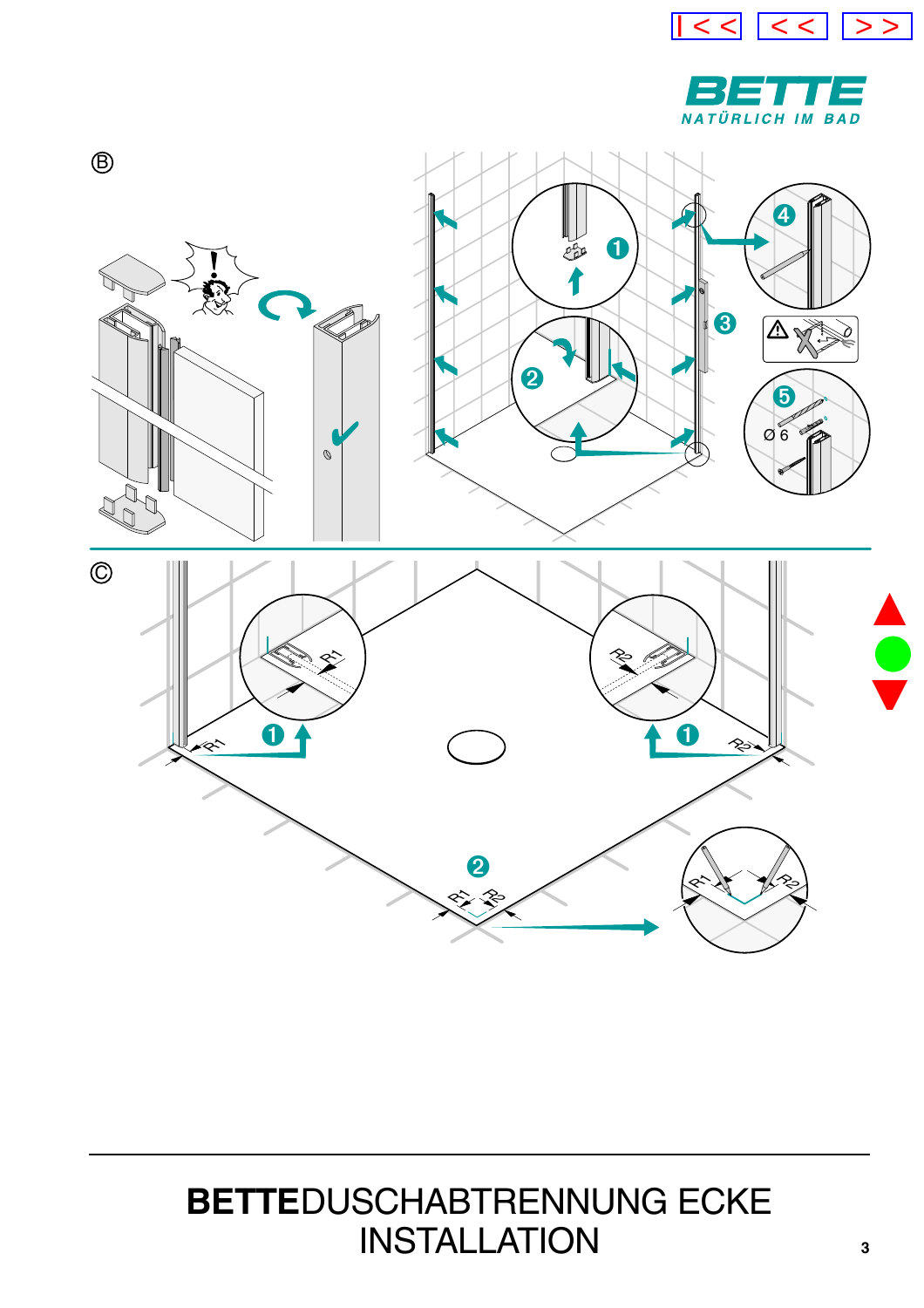

<span id="page-3-0"></span>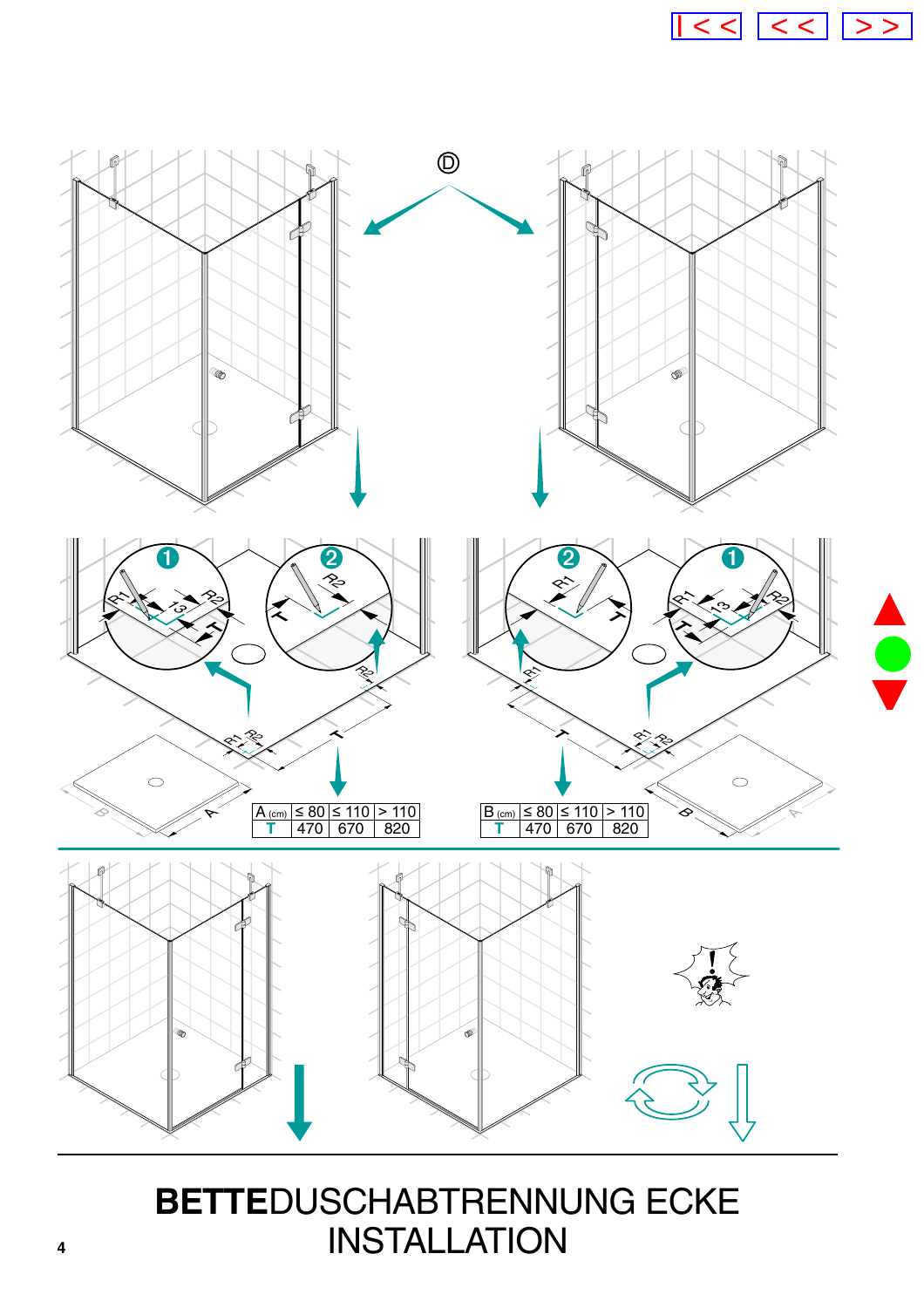



<span id="page-4-0"></span>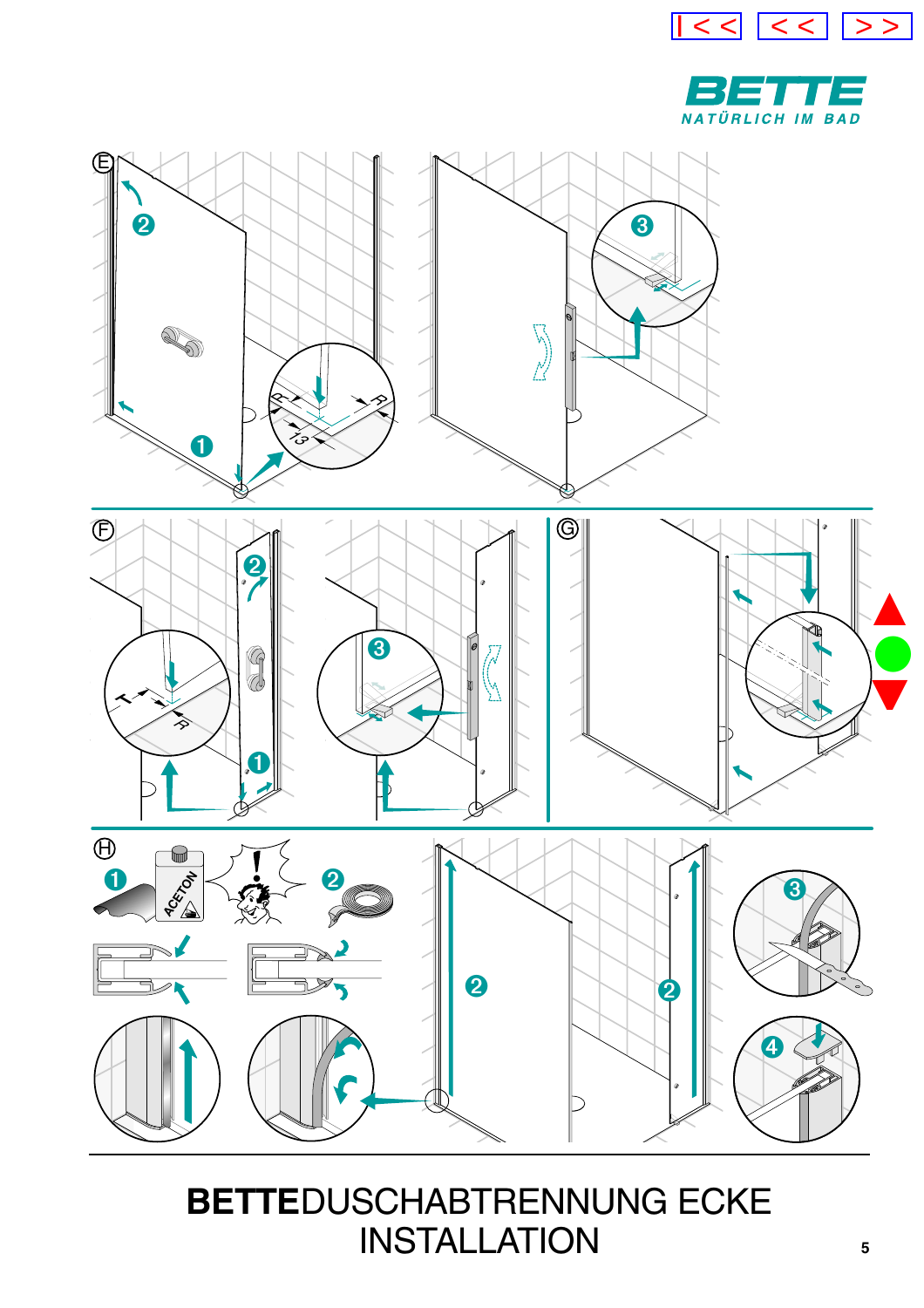

<span id="page-5-0"></span>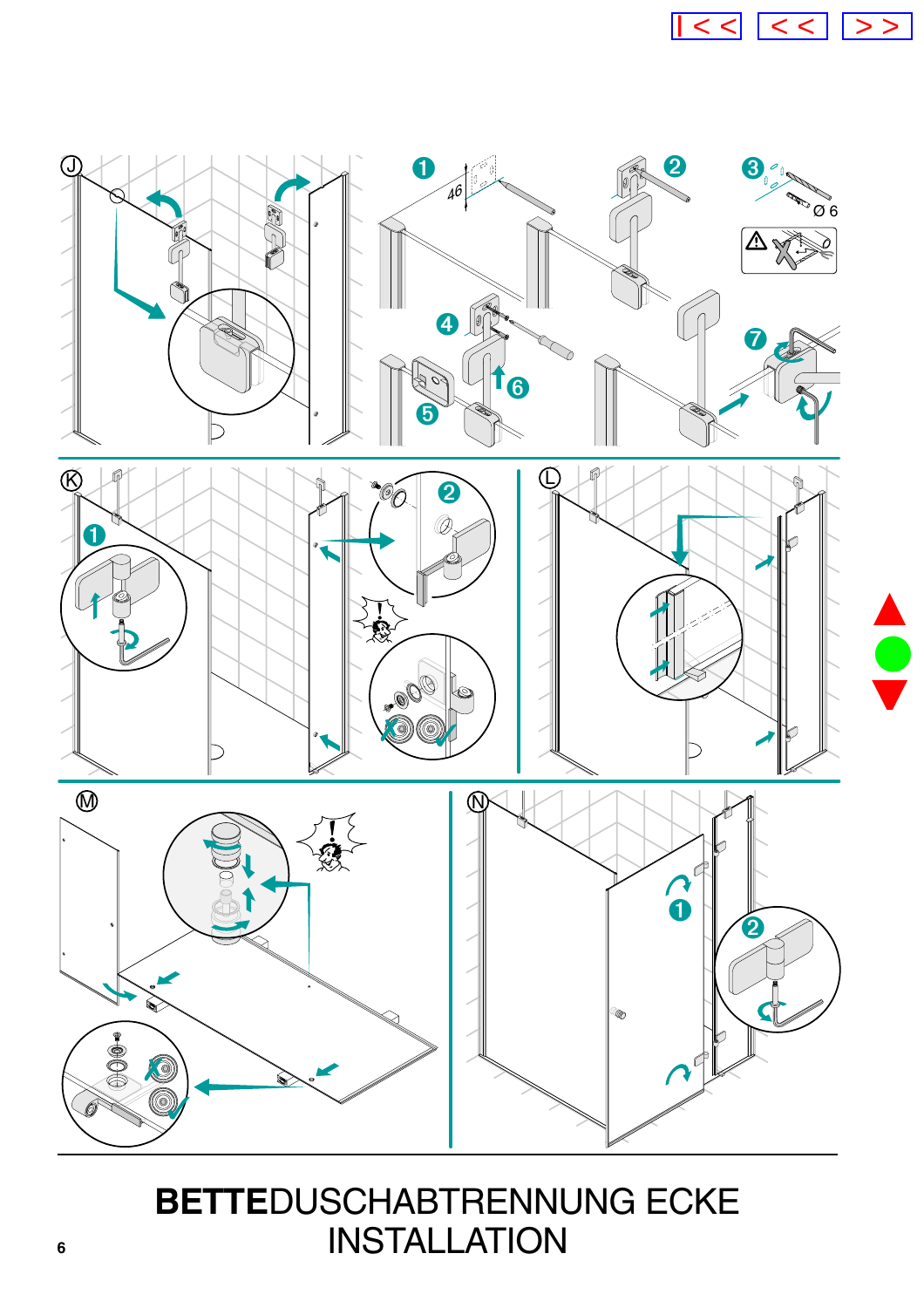



<span id="page-6-0"></span>